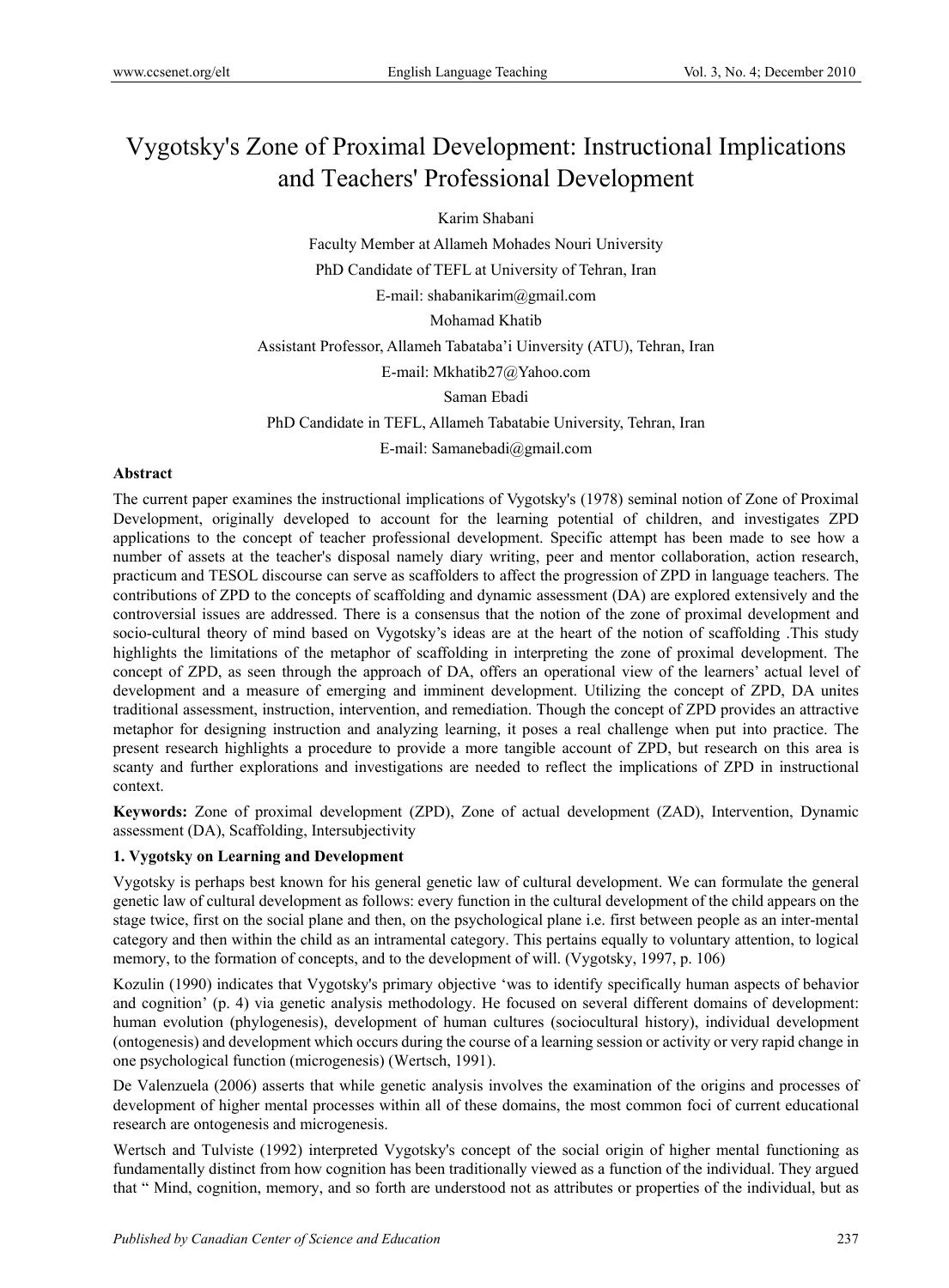functions that may be carried out intermentally or intramentally' (p. 549). Vygotsky emphasized the importance of 'mediated activity' (1977, p. 71) in the development of higher psychological functions. He identified both physical tools and psychological tools as mediational means .However, for Vygotsky, psychological tools, particularly language, were of primary concern (John-Steiner & Mahn, 1996).

De Valenzuela (2006) highlights the fact that a primary aspect of sociocultural theory is the positioning of social, rather than individual, processes as primary in the development of higher mental functions. Cole (1996) illustrated this focus on social processes and the importance of context in the following:

*Because what we call mind works through artifacts, it cannot be unconditionally bounded by the head or even by the body, but must be seen as distributed in the artifacts which are woven together and which weave together individual human actions in concert with and as a part of the permeable, changing, events of life.* (pp. 136–137).

Sociocultural theory of mind attempts to account for the processes through which, learning and development take place. De Valenzuela (2006) rightly points out that cognitive development is seen not as unfolding in a biologically driven sequence, but as emerging as a result of interactions within a cultural and historical context. In this view, learning is seen as leading, or fostering, cognitive development.

Vygotsky (1962) indicates that development cannot be separated from its social and cultural context, so the only way to explore mental processes is through understanding Vygotsky's concept of mediation that made a breakthrough in our understanding of learners' development.

Vygotsky (1982) reiterates the fact that social interaction with cultural artifacts forms the most important part of learner's psychological development .Cultural tools or artifacts include all the things we use, from simple things such as a pen, spoon, or table, to the more complex things such as language, traditions, beliefs, arts, or science (Cole, 1997; Vygotsky, 1982).

Vygotsky (1962) states in his genetic law of development that any higher mental function necessarily goes through an external social stage in its development before becoming an internal, truly mental function. Thus, the function is initially social and the process through which it becomes an internal function is known as internalization .The role of social mediation in internalization process has been strongly emphasized in socio cultural theory. Central to the concept of mediation is intersubjectivity which is described by Wertsch (1985, 1998) as the establishment of shared understandings between the learner and the tutor (Dixon-Krauss, 1996). Rommetveit (1974, 1985) refers to intersubjectivity as the establishment of a shared perspective between an expert and a learner in a problem-solving task. Verenikina (2003) asserts that intersubjectivity is considered as a key step in the process of internalization as the adult gradually removes the assistance and transfers responsibility to the child. In the zone of proximal development, we look at the way that a learner's performance is mediated socially, that is, how shared understanding or intersubjectivity has been achieved through moving the learners from current capabilities to a higher, culturally mediated level of development

# **2. Zone of Proximal Development**

The concept of zone of proximal development (ZPD) was developed by Lev Semenovich Vygotsky during the late 1920s and elaborated progressively until his death in 1934. In Mind in Society: The Development of Higher Psychological Processes, Vygotsky defined the ZPD as "*the distance between the actual development level as determined by independent problem solving and the level of potential development as determined through problem solving under adult guidance or in collaboration with more capable peer"* (p. 86). That is, the ZPD was understood by Vygotsky to describe the current or actual level of development of the learner and the next level attainable through the use of mediating semiotic and environmental tools and capable adult or peer facilitation. The idea is that individuals learn best when working together with others during joint collaboration, and it is through such collaborative endeavors with more skilled persons that learners learn and internalize new concepts, psychological tools, and skills. Roosevelt (2008) holds that the main goal of education from Vygotskian perspective is to keep learners in their own ZPDs as often as possible by giving them interesting and culturally meaningful learning and problem-solving tasks that are slightly more difficult than what they do alone, such that they will need to work together either with another, more competent peer or with a teacher or adult to finish the task. The idea is that after completing the task jointly, the learner will likely be able to complete the same task individually next time, and through that process, the learner's ZPD for that particular task will have been raised. This process is then repeated at the higher level of task difficulty that the learner's new ZPD requires. This concept is illustrated in Figure 1. (Campbell ,2008, p. 3).

The tasks assigned to the learners sometimes fall outside the ZPD that the learner can already do, or tasks that the learner would not be able to do even with help, for example trying to teach the average 10 year old to solve quadratic equations. Thus the focus of teaching is on tasks inside the ZPD which the learner cannot do by him or herself but has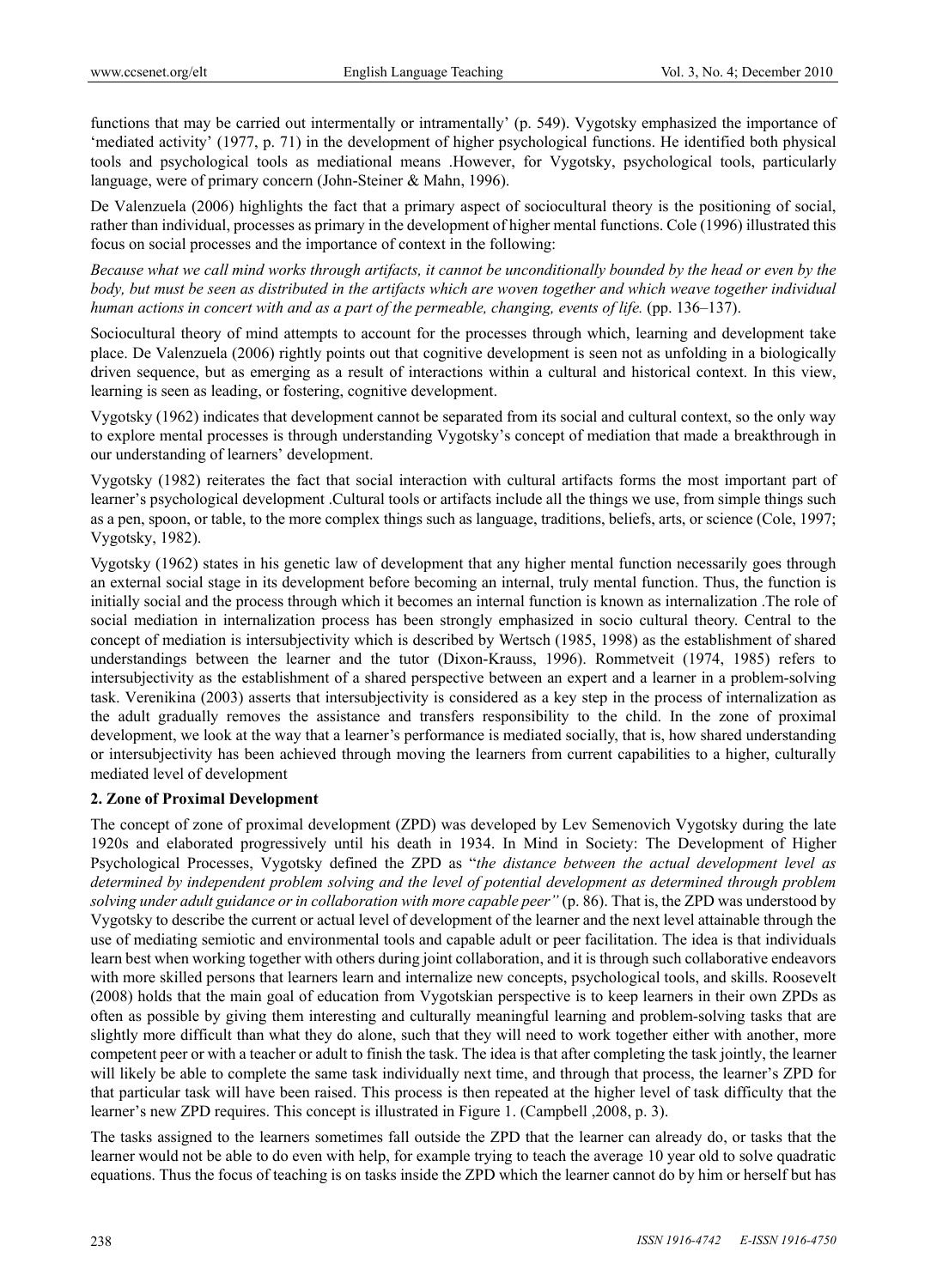the potential to accomplish with the guidance of others. As the learner accomplishes the task, his or her ZPD, or the gap between what he or she can do on their own and what he or she can only accomplish with assistance shrinks. This shrinking of the ZPD is illustrated in Figure 2. (Campbell ,2008, p. 4).

Vygotsky (1962) introduced the concept of ZPD to criticize the psychometric-based testing in Russian schools. The traditional testing reflected only the current level of learners' achievement, rather than learner's potential for development in future .The zone of actual development(ZAD)does not sufficiently describe development. Rather, it reflects what is already developed or achieved. The level of assisted performance in ZPD highlights the potential for emerging behavior and "tomorrow of development" (Vygotsky, 1978).

Cole  $\&$  Cole (2001) point out that the term proximal indicates that the assistance provided goes just slightly beyond the learner's current competence complementing and building on their existing abilities.

Yaroshevky (1989) indicates that that the link between education and development is manifested in Vygotsky's idea of ZPD. Verenikina (2003) points out that to arrive at this position Vygotsky had to overcome two types of reductionism - biological, which is the normal maturing of the physical brain and sociological, the appropriation by the learner of society's cultural assets (language, etc) thrust upon it by adults (p.4). It is within this latter area that Vygotsky placed his ZPD by arguing that rather than having education dragging behind in sociological development it must anticipate it - it must "run ahead as the adult helps the learner to climb the next step"(Yaroshevsky, 1989, p.277). Vygotsky recognized that the distance between doing something independently and with the help of another indicated stages of development, which do not necessarily coincide in all people. In this way he regarded an instructor's "teaching of a student not just as a source of information to be assimilated but as a lever with which the student's thought, with its structural characteristics, is shifted from level to level".(Yaroshevsky, 1989, p.283,cited in Verenikina, 2003, p.4)

# **3. ZPD Assessment**

Chaiklin (2003) believes that as a first step for understanding how Vygotsky formulated the zone of proximal development, it is important to remember that Vygotsky's interest is to develop a theoretical basis for appropriate pedagogical interventions, including principles for possible instructional grouping of learners and identification of specific interventions for individual learners. Interventions must be based on diagnostic procedures based on a learner's current state of development. Vygotsky (1998) indicates that "a true diagnosis must provide an explanation, prediction, and scientific basis for practical prescription" (p, 205).

Chaiklin (2003) asserts that a solution to the diagnostic problem is identical with having an explanatory theory of psychological development. Vygotsky proposes that the zone of proximal development as a diagnostic principle "allows us to penetrate into the internal causal-dynamic and genetic connections that determine the process itself of mental development" (p. 203).

To understand Vygotsky's initial proposal of ZPD, a theoretical explanation of how ZPD operates to assess an individual learner is needed .To make things clear, we have to consider Vygotsky's notion of imitation, around which his analysis is constructed. Chaiklin (2003) points out that a person's ability to imitate, as conceived by Vygotsky, is the basis for a zone of proximal development. Imitation, as used here, is not a mindless copying of actions (Vygotsky 1997, p. 95). Rather, Vygotsky wants to break from a copying view, to give a new meaning to imitation – reflecting a new theoretical position – in which imitation presupposes some understanding of the structural relations in a problem that is being solved (Vygotsky1987, p. 210).

Vygotsky holds that a learner is not able to imitate anything ,"imitation is possible only to the extent and in those forms in which it is accompanied by understanding" (Vygotsky, 1997, p. 96). "It is well established that the child can imitate only what lies within the zone of his intellectual potential" (Vygotsky, 1987, p. 209)

Vygotsky(1997)attempted to avoid imitation misunderstandings, because he considered it as "one of the basic paths of cultural development of the child" (p. 95). In Vygotsky's texts the term imitation should be read with an awareness that a special technical meaning is intended.

We can now consider how the concept of imitation provides a theoretical justification for how to assess a learner's zone of proximal development. "The area of immature, but maturing processes makes up the child's zone of proximal development" (Vygotsky, 1998b, p. 202). For a given learner, these maturing functions are more or less developed but unable to support independent performance. Independent performance cannot provide evidence of what maturing functions are present (Elkonin, 1998).

# **4. Collaboration in ZPD Assessment**

The learner's zone of proximal development is assessed through interaction or collaboration with a learner because it provides an opportunity for imitation, which is the way for identifying maturing psychological functions that are still inadequate for independent performance. By applying the principle of cooperation for establishing the zone of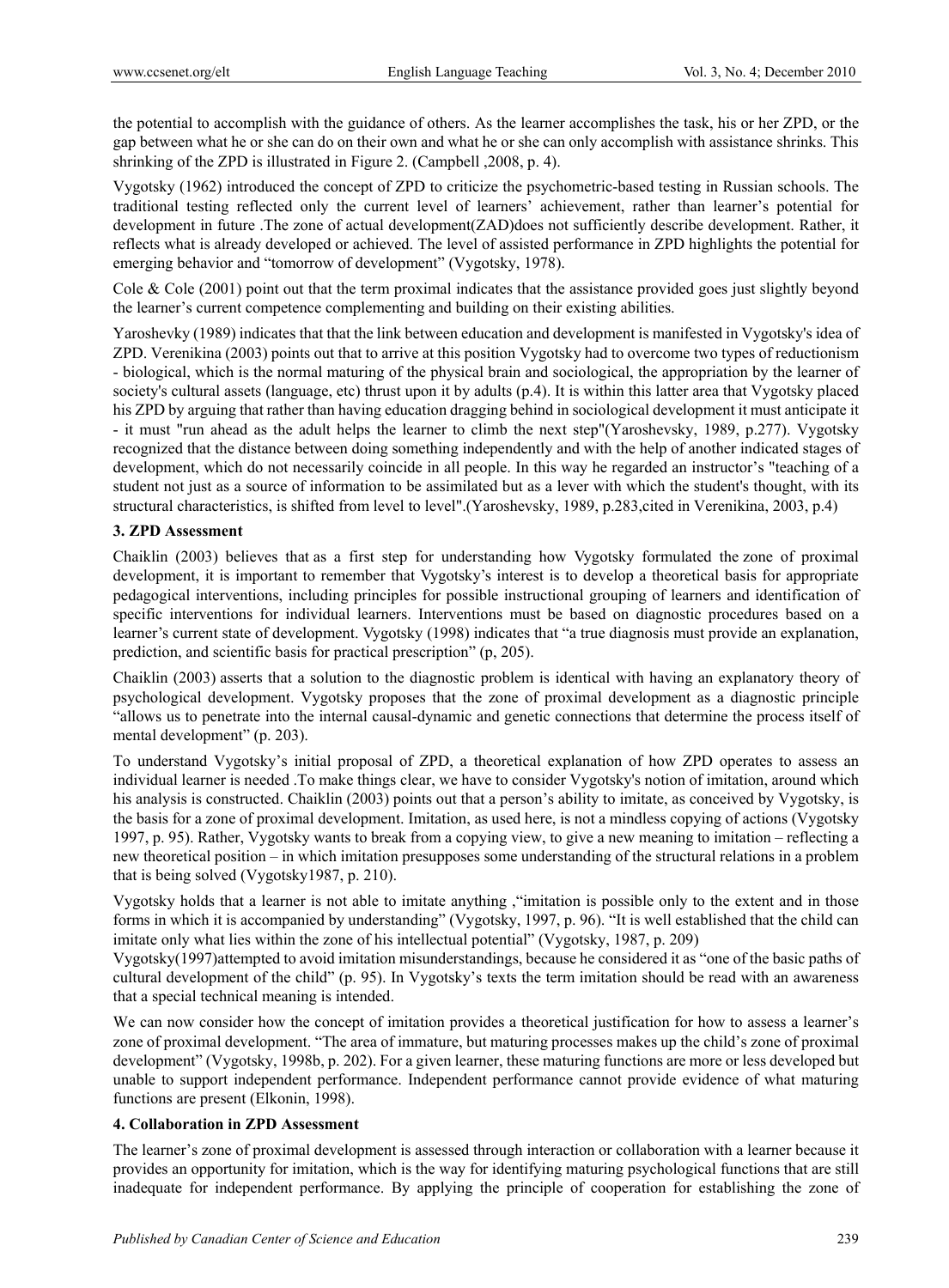proximal development, we make it possible to study directly what determines most precisely the mental maturation that must be realized in the proximal and subsequent periods of his stage of development. (Vygotsky, 1998b, p. 203)

Chaiklin (2003) highlights that the main focus for collaborative interventions is to find evidence for maturing psychological functions, with the assumption that the learner could only take advantage of these interventions because the maturing function supports an ability to understand the significance of the support being offered. Vygotsky used collaboration procedure and interpretation as diagnostics in instructional experiments to identify learners who have "larger" and "smaller" zones of proximal development. It is important to note that this "size" refers to the extent to which a learner can take advantage of collaboration to realize performance beyond what is specified by independent performance and relative to age norms (P. 8). Vygotsky (1998a) maintains that there is no reason to believe that this "size" is a fixed property of a learner that remains constant across age periods. Vygotsky (1935) describes a set of experiments in which learners are tested and identified to have a high or low IQ as well as a large or small zone. Subsequent school success is determined, and it appears that the size of the zone of proximal development was more predictive than IQ. That is, learners with a larger zone of proximal development (i.e., more maturing functions currently available) had comparable intellectual development, regardless of IQ. In other words, the zone of proximal development gave a better indication for predicting or understanding future intellectual development than a measure of independent performance because it focuses on maturing functions ( Valsiner,2001**).** 

# **5. ZPD and Dynamic Assessment**

Lidz and Gindis (2003, p. 100) indicate that in Vygotskian psychology, abilities are emergent and dynamic not innate and stable that can be measured; rather, they are the result of an individual's history of social interactions in the world. We each come to master our cognitive functions in unique ways through participating in various activities, and through being mediated by different cultural artifacts.

Dynamic assessment (DA) attempts to diagnose abilities that are fully matured as well as those that are still in the process of maturing. Vygotsky (1998) argued that traditional forms of assessment report on only fully matured functions, the products of development, and consequently reveal little about the process of their formation.

Vygotsky advocated the use of ZPD in contrast to psychometric-based assessments that describe an individual's abilities but do not explain them. For Vygotsky, psychological assessments usually are merely descriptive; they fail to illuminate developmental processes. However, by making an individual's ZPD the core of the assessment procedure, "we gain the potential for directly studying that which most precisely determines the level of mental maturation that must be completed in the proximal or subsequent period of his age development" (Vygotsky, 1984, p. 165, cited in Minick, 1987, p. 118).

Lantolf and Poehner (2004) describe the perspective of DA by suggesting that dynamic procedures see the future as a bet in favor of everyone. In DA, as called for in Vygotsky's ZPD, assessment and instruction are dialectically integrated as the means to move toward an always emergent (i.e., dynamic) future. Bronnfenbrenner (1977, p. 528) cites an excerpt from a conversation with A. N. Leont'ev, an influential colleague of Vygotsky, in which he noted that "American researchers are constantly seeking to discover how the learner came to be what he is; we in the USSR are striving to discover not how the learner came to be what he is, but how he can become what he not yet is."

In dynamic assessment, predictions of future performance are made on the kinds and amount of mediation required and learners' responsiveness to this mediation not on the basis of the individual's current solo performance .In the context of DA, the examiner–examinee relationship is transformed, with the examiner intervening during the assessment. The "conventional attitude of neutrality" characteristic of NDA "is thus replaced by an atmosphere of teaching and helping" (Sternberg and Grigorenko,2002, p. 29).

Vygotsky (1998: 201) argued against the general view that independent problem solving was the only valid indication of mental functioning, suggesting instead that this revealed only part of a person's mental ability, his or her actual developmental level. Indeed, "determining the actual level of development not only does not cover the whole picture of development, but very frequently encompasses only an insignificant part of it" (Vygotsky 1998: 200). He insisted that responsiveness to assistance is an indispensable feature for understanding cognitive ability because it provides an insight into the person's future development. That is, what the individual is able to do one day with assistance, as/he is able to do tomorrow alone.

# **6. ZPD and Scaffolding**

It is widely believed that socio-cultural theory of mind and the concept of ZPD form the basis of the notion of scaffolding (Berk, 2001; Daniels, 2001; Wells, 2001). However, the interpretations and explanations of the exact ways that scaffolding relates to it have been different. These range from understanding scaffolding as a direct application and operationalisation of Vygotsky's concept of teaching in the zone of proximal development (Wells, 1999), to the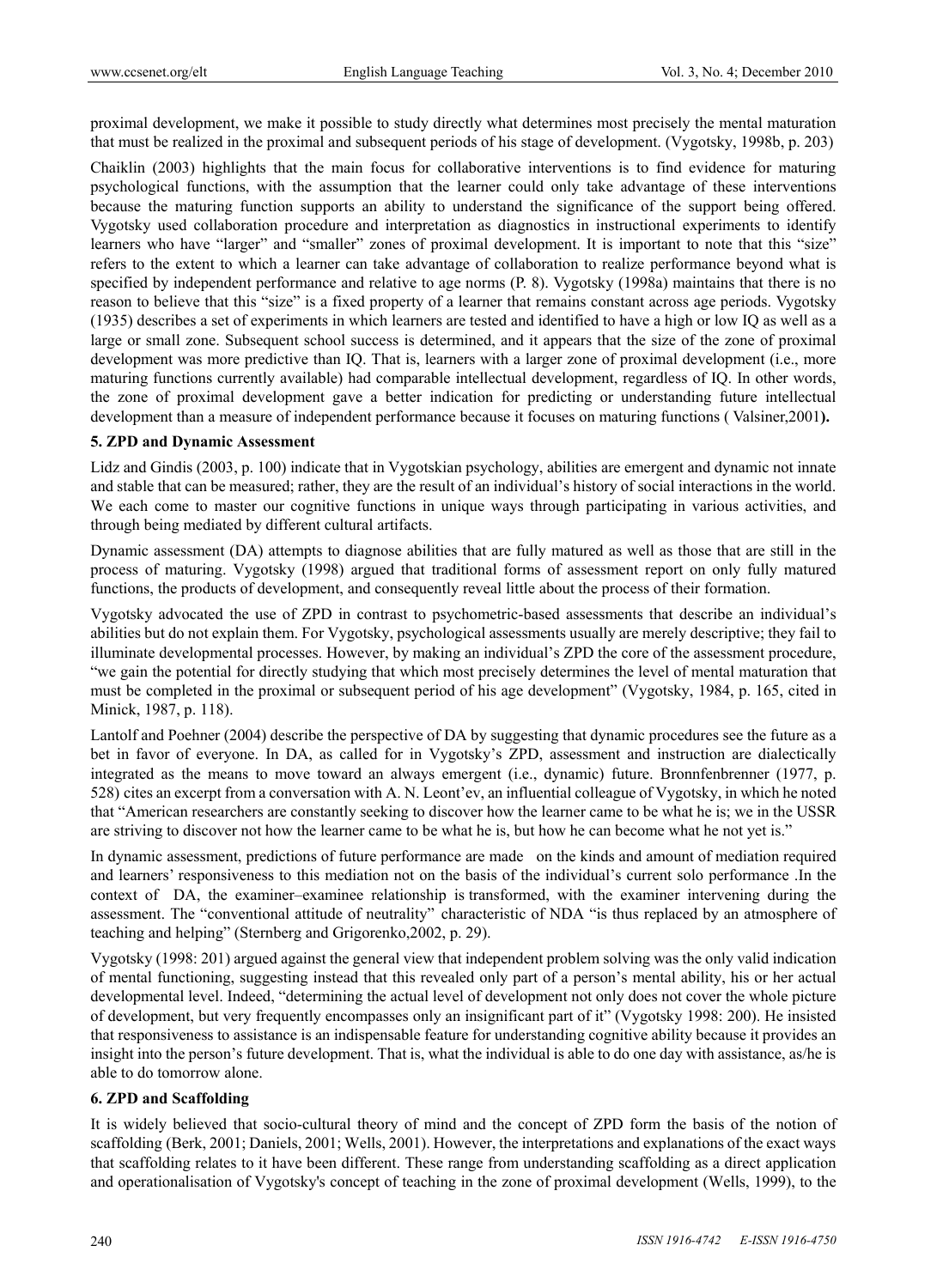view that the notion of scaffolding only partially reflects the richness of Vygotsky's zone of proximal development (e.g. Daniels, 2001). In addition, the limitations of the metaphor of scaffolding in interpreting the zone of proximal development have been revealed (Stone, 1998 cited in Verenikina, 2003, p. 2).

Wells (1999) defined scaffolding as "a way of operationalizing Vygotsky's (1987) concept of working in the zone of proximal development". He recognized three key features that give educational scaffolding its particular character: 1) the essentially dialogic nature of the discourse in which knowledge is co-constructed; 2) the significance of the kind of activity in which knowing is embedded and 3) the role of artifacts that mediate knowing (Wells, 1999, p.127)

The major goal of scaffolding in teaching represents view the ZPD characteristic of transfer of responsibility for the task to the student (Mercer and Fisher, 1993). They emphasize the collaboration between the teacher and the learner in constructing knowledge and skill. Other authors see the metaphor of scaffolding as limited compared to the notion of ZPD.

Lave and Wenger (1991) point out that the notion of ZPD which emphasizes teacher-learner collaboration and negotiation as bilateral process contrasts scaffolding that captures teaching performance as a one-way communication process. In scaffolding, the scaffolder constructs the scaffold alone and presents it for the use of the novice (Daniels, 2002, p. 59).

Stone (1984) expressed the concern that the metaphor of scaffolding can lead to viewing the teacher-learner interaction in the classroom as predominantly adult-driven and one-sided in nature. This view, if applied to classroom teaching, might take educators back to a pre-Piagetian, traditional way of teaching through direct instruction(Verenikina, 2008).

The cognitive constructivism of Piaget views learners as active constructors of their world view and discoverers of knowledge, on the other hand Vygotsky's social constructivism which is built on Piaget's ideas of active learners focuses on social interaction in learning and development. The quality of teacher-learner interaction is seen as crucial when scaffolding learner's learning (Bodrova & Leong, 1996). Stone (1998) highlighting the limitations of the scaffolding metaphor, reveals that a number of educational and developmental psychologists are questioning the theoretical and practical value of the metaphor. However, he concludes, the metaphor should not be abandoned (Stone, 1998, p.351).

# **7. ZPD Operationalization**

Murray & Arroyo (2002) indicate that the zone of proximal development can be characterized from both cognitive and affective perspectives. From the affective perspective the learner should avoid the extremes of being bored and being confused and frustrated. From the cognitive perspective we say that material should not be too difficult or easy. Both boredom and confusion can lead to distraction, frustration, and lack of motivation. Of course the optimal conditions differ for each learner and differ for the same learner in different contexts (p,2).

# **Figure 3**: ZPD Illustration

# Figure 3

Figure 3 shows a "state space" (or "phase plane") diagram illustrating a student's trajectory through time in the space of tutorial content difficulty versus the student's evolving skill level. The dots on the trajectory indicate either unit time or lesson topics, and are included to illustrate that progression along the trajectory is not necessarily linear with trajectory length (Murray & Arroyo ,2002, p. 3).

The "effective ZPD" is defined by the difficulty of tasks possible if the student is given the *available* help. Luckin and du Boulay (1999) call this the "zone of available assistance"). They are only concerned with the effective ZPD for a particular learning environment. This zone will also differ according to each student's tolerance for boredom and confusion. Wertsch (1984]) and others have attempted to give a clearer definition of the ZPD than is available from Vygotsky's sketches of the construct, but even more precise operational definitions are required. Murray and Arroyo (2002) gave their account of ZPD operalization which seems to be promising for researchers and practioners but, still requires further elaboration; they categorize the two criteria of mastery and ZPD in their procedure:

**Mastery criterion.** First they treat mastery learning in a common fashion. The mastery learning criterion determines when the student can move on to the next content unit, while the ZPD measurement will determine whether the student learning was efficient for the previous (or current) problem set. It is not practical to infer mastery (or ZPD) based on one task. They call P the minimum number of times a learner should be given a problem exercise on a particular topic. Here is an example problem sequence showing the number of hints given on problems in a problem set:  $(3, 1, 0, 0)$ . The student needed 3 hints on the first problem, 1 hint on the second, and then got two correct without hints. They further point out a number of possible sequences ("hint vectors") to illustrate this "M out of P" mastery criterion.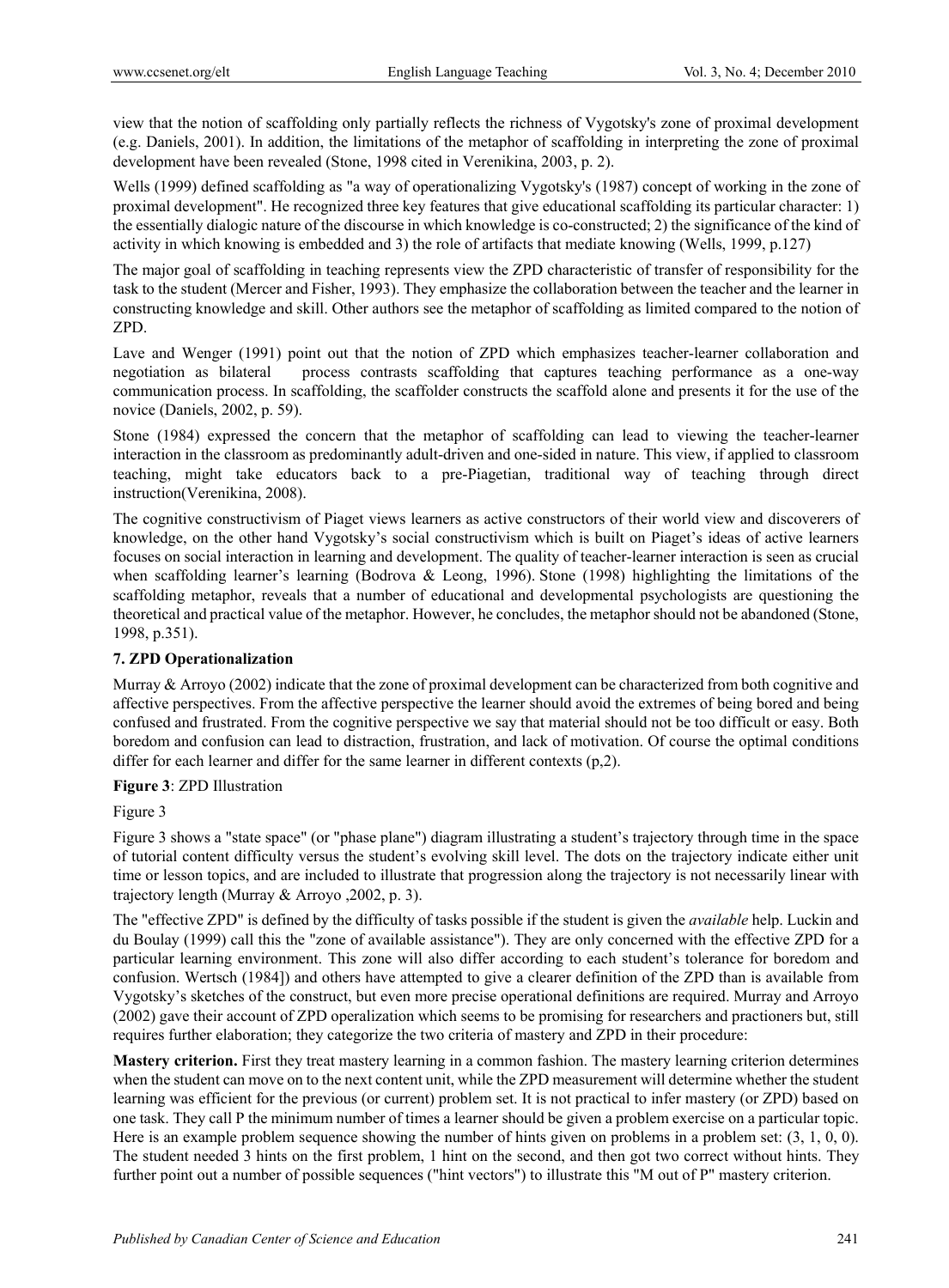1. (3, 1, 0, 0). A prototypical sequence. The learner gets better and reaches mastery.

2.  $(0, 4, 3, 1, 0, 0)$ . The first problem seems to have been a lucky guess.

3. (4, 4, 0, 0, 3, 0). The fifth problem seems to have been a "slip" or random error.

4. (2, 2, 2, 1, 1, 0, 0). Illustrates very gradual learning or improvement.

5. (4, 4, 0, 0). Illustrates sudden learning or improvement---an "aha" experience.

All of these sequences achieve mastery under the criterion of getting two correct out of the last three problems (in #3 the final 2 problems would not have been needed).

**ZPD criterion**. Their criterion for ZPD assumes that there is *some* mastery criterion in effect, but any reasonable criterion for mastery could be used in place of the "M out of P" method above and the following analysis of ZPD would still hold. Remember that their goal is to challenge the student just the right amount: not too much, not too little. Challenge level can be inferred from the number of failed attempts or hints needed to solve a problem. It does not make sense to measure whether the learner is in the zone for one problem. (Murray & Arroyo, 2002, p. 3).

# **8. ZPD in language teachers**

The teacher's zone of proximal development is thought as a learning space between his present level of teaching knowledge consisting of content (theoretical) and pedagogical knowledge and skills and his next (potential) level of knowledge to be attained with the support of others (Blanton et al., 2005). This definition provides us with the possibility not to restrict ourselves to regard teacher educator as the only source of scaffolding and think of some other sources like the teacher's colleagues, researchers in the field (TESOL community), student achievement data, narratives, observation, action research, pre-service and in-service LTE course-room, etc. as other possible sources of scaffolding that can change the teacher's ZPD.

The starting point for teacher learning is the teacher's willingness and motivation to keep his ZPD in motion so as to move from the current ZPD to a more advanced ZPD in his teaching profession. If the prospective novice teacher is determined to improve his act of teaching, he must engage in that shifting process and continuously define new ZPDs. Otherwise, he would remain as an experienced non-expert teacher with a stagnant ZPD (Scardamalia, 1993).

# **9. Presumed factors affecting teachers' ZPD**

To enhance ZPD progression, teachers need to continually define new goals throughout their teaching life. Their prior experienced passive learning and blind dependence on other teachers usually hinder the teachers from theorizing their 'own' pedagogical knowledge and from moving up through their ZPD. To do so and avoid a dormant teaching life, teachers need to make a change in their career and go through 'professionalism', and determine their own tasks in the classroom and the ways to develop, negotiate, use and control one's knowledge (Helsby & McCulloch, 1996).

Drawing on Nielsen et al. (2007), the influential factors contributing to the professional change come from two main sources either from 'within' such as a teacher's knowledge, belief, and self-efficiency, or from 'outside' the teacher such as the school, community, etc.

The following is a set of influential factors both internal and external that are presumed to have direct effect on the teachers' zone of proximal development and professionalism.

- *a. Collaborative peers and mentors*
- *b. Contextual constraints*
- *c. LTE Course room and TESOL discourse*
- *d. Mediatory artifacts and technology*
- *e. Action research and student achievement data*

# *f. Diary writing*

*a. Collaborative peers and mentors:* The idea that teachers do benefit from the encouragement and support of their collaborative colleagues and coaches is widely accepted. As Tschannen-Moran et al. (1998) hold, the increased collaboration with either supportive colleagues or literacy coaches can support teachers when they seem to lose their self-confidence due to a lack of experience and self-efficacy.

Nielsen et al. (2007) suggest that one way to bring about professional growth is to attend the classes conducted by 'exemplary teachers' and 'coaches' and observe their teaching methods, strategies and techniques. The following comment written by one of the teacher learners in Nielsen et al.'s qualitative study illustrates the importance of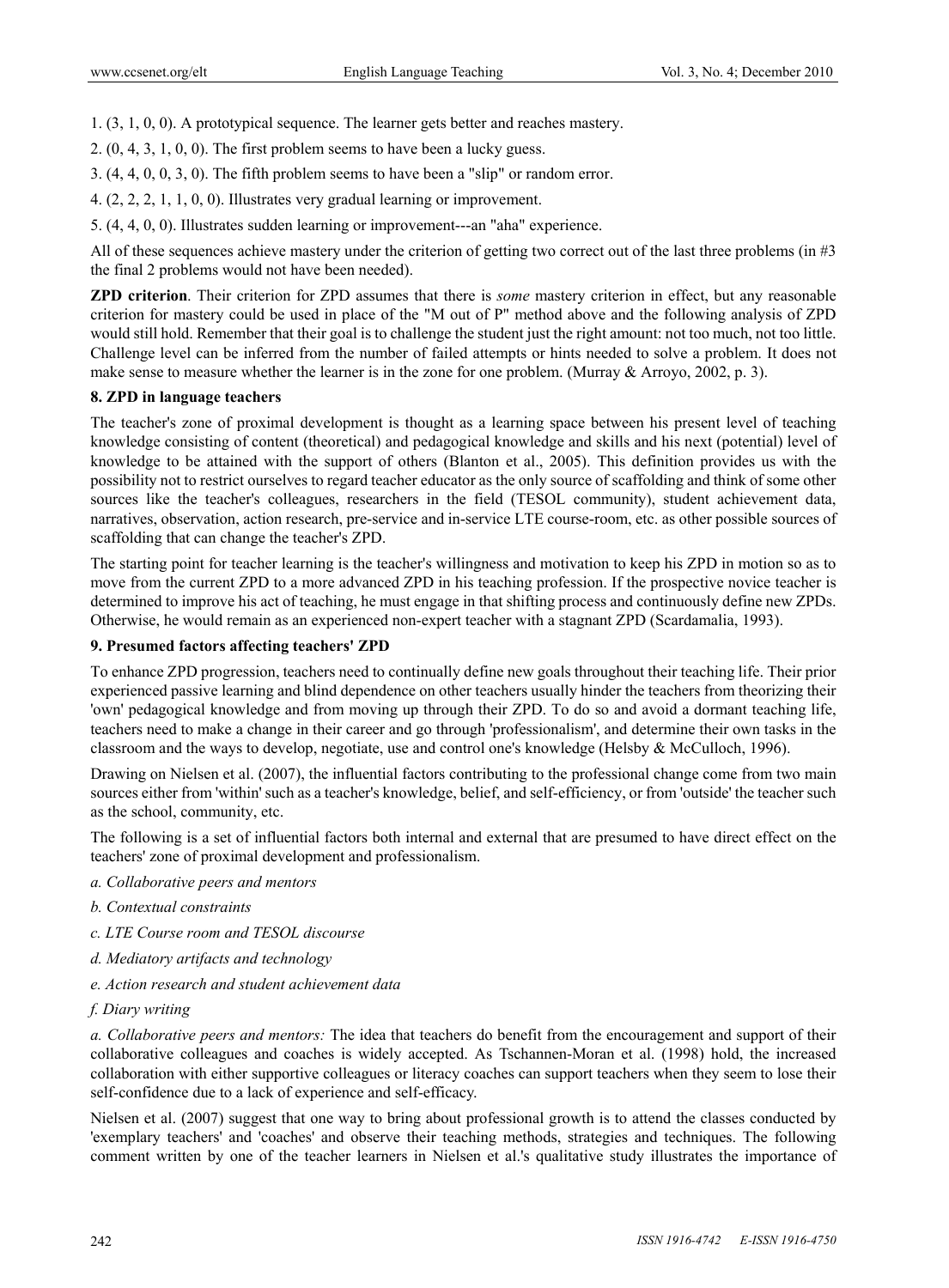instructional role models since they can provide opportunities for the novice teachers to study different instructional methods in multiple contexts:

Seeing somebody else put it together and put it in action was…I mean I learned so much that week from the other teachers. Even though we're all doing… across the board, in kindergarten the way that they used it was different, so I could pick up pieces of that to incorporate into my classroom. (Nielsen et al., 2007: 5)

As this excerpt displays, observing an exemplary teacher's models of teaching can be enlightening. Other studies indicate that this way of teacher learning i.e. observation will be more fruitful when the exemplary teachers and coaches teach in the teacher's own classes so that s/he can observe how the model teachers can cope with their 'context-dependent' teaching problems (Nielsen et al., ibid).

The collaborative guidance provided by the peers or mentors for the teachers could also be provided on-line via internet. Teachers could engage in journal writing to share their practical problems with more experienced teachers on line at any time and get immediate feedback.

b. *Contextual constraints*: Teacher's freedom of action and decision making are always constrained by contextual factors. Some of the decisions made in the class by the teacher are affected by the outside forces which originate in social, economic, political or educational policies. In other words, the microcontext of the classroom is, to some extent, shaped by the larger sociopolitical macrocontext (Singh and Richards, 2006).

One factor to narrow teachers' IZ and restrict his personal choices, goal setting and activities is compliance with the norms prescribed and imposed by the local school or institution the teachers work in. This can be understood from the words of a teacher in Neilsen et al.'s study claiming

It was almost negative. We were told at our first meeting, "You will be doing Writer's Workshop this year". It was just like orders from the high holies or something like that. (Nielsen et al., 2007: 10)

The local school may, sometimes, exert its pressure on the teacher's freedom to select his method of evaluation. Brouwer and Korthagen give the example of a context in which the teachers have to provide quantitative outcome measures for their students' learning in order to meet parents' as well as institute's expectations. The following comments by two teachers in their study prove good evidence:

This school is crazy with grades. This system of 'progress cards' is meant to prevent parents from complaining about grades when it's too late.

The school obliges me to produce grades for selection purposes. I do so, but not wholeheartedly, because I think dropouts aren't stupid. They just get too little attention in school. (Brouwer and Korthagen, 2005: 209)

c. *LTE course room and TESOL discourse*: The current ideas as to the value of course room during practica and internships do not advocate the traditional notion of teacher training based on 'transmissional' ideology because it is believed that teaching is not a blend of discrete behaviors that can be distanced from the contexts in which they occur and a ready-made package or raw material to be transferred to the novice teachers (Singh and Richards, 2006). Rather, the teachers' content and pedagogical knowledge, his own previous experiences of language learning, cognitive and thinking skills and beliefs are taken as reliable resources to draw on for constructing personal theories of language teaching (Freeman, 2001).

d. *Mediatory artifacts and technology*: The next triggering factor to influence teacher learning is the 'mediatory artifacts' which include technology, handouts, worksheets, video, physical classroom layout, etc. (Singh and Richards: 2006). Technology has proved to serve as a reliable source of electronic scaffolding and, thus, a positive change in teacher's professional development. Internet, computer and associated software known as technological artifacts can mediate teacher's learning (Lantolf, 2004).

CMC (computer mediated communication) as a source of mediation for learning is based on the idea of 'tool mediation' that stems from Vygotsky's work, embracing both 'symbolic' and 'physical' mediation (Lantolf, ibid). The hardware aspect of CMC including chat rooms, computers, websites, blogs, vlogs, etc. can help establish an indirect or mediated relationship between the teachers and the world (Yelland & Master, 2005).

Angeli and Valanides tested the effect of providing electronic scaffolding in the form of Filamentality i.e. "a fill-in-the-blank interactive Web site that assists [teacher] learners in defining a topic, and guides them through searching the Web and collecting appropriate Web sites" (2004:32) on teachers' PTE (Perceived Task Effort) when they manage to create instructional activities for their classes. They found that knowing how to surf the Web in order to find useful sites for a typical topic for the class would lower the teacher's cognitive load and increase his level of confidence (2004).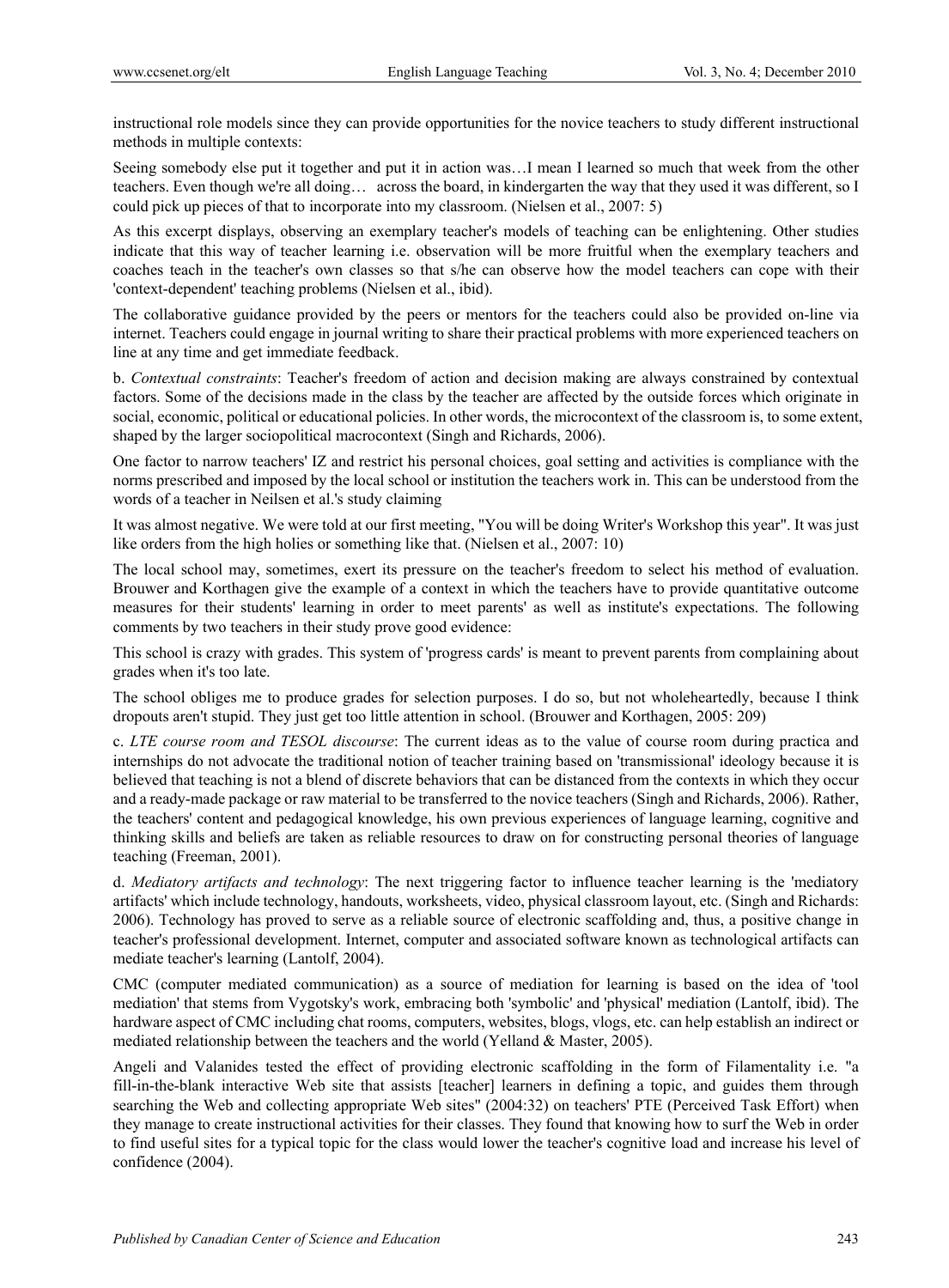However, the lack or paucity of technology may impede a successful teaching and this would result in a poor learning on the part of students. Teacher's smooth activities in the class depends on the degree to which the technological logistics like internet, laboratory, video, video projector, computer, CDs, etc. are available.

e. *Action research and student achievement data*: To keep abreast of state-of-the-art teaching, action research can provide the ground for the teacher learner to test different teaching methods and activities in the class and get feedback from the students so as to revise and develop his underlying understanding of language teaching and learning processes.

As an exercise of reflective teaching and a point of departure from acing as a consumer of an outside expert, action research provides an *inside-out* approach to professional development placing the teacher at the heart of teaching inquiry (Nunan, 2001).

Kumaravadivelu (2001) regards 'action research' as an effective way to develop teacher's professionalism and as a site for self-exploration and self-improvement. He presents the following suggested ways to embark on action research:

- using questionnaire, surveys and interviews to collect data about learning strategies, styles, attitudes, etc.
- identifying research questions
- exploring the learners' sociocultural and linguistic knowledge to exploit for learning; and
- engaging in self-evaluating

As a reliable method to receive feedback from the students, questionnaire can provide the teacher with immediate, first-hand information about the quality of his teaching and the need to change or improve his teaching style and behavior. The following excerpt from Brouwer and Korthagen is quite revealing:

What I am consistent about, though, is having pupils fill in a questionnaire once a year, where they can indicate how they feel about my lessons. From these questionnaires, I try to draw my conclusions…. They like filling out such a questionnaire and they're serious about it. Of course, I learn about the conclusions and I try to use them to improve my teaching. (Brouwer & Korthagen, 2005: 209)

f. *Diary writing*: Diary as a tool at the teacher's disposal is the "first person account of one's own language learning or teaching experience writing candid entries in a personal journal for later review and analysis" (Bailey, 1990:215).

In diary writing, the teacher provides a genuine picture of his teaching practice either during or after the teaching session. To learn from diaries, teachers must feel free to reflect, experiment, criticize, doubt, express frustration, and raise questions in the journal (Bailey, ibid).Then, he should embark on post-activity reflection and ask the following questions to analyze his diaries:

- 1. What did I intend?
- 2. How did I come to be this way?
- 3. How might I teach differently?
- 4. What and how shall I now teach? (Bartlett, 1990)

It is also recommended that the practicing teacher read other teachers' diaries and, then, compare his own teaching experiences and instructional models with those of other teachers (Nielsen et al., 2007)

In sum, the real expert teacher is the one who *reflects* on his teaching. This idea echoes Berliner's stance towards the concept of expertise claiming that experience will only contribute to expertise if practitioners are capable of learning from it and to learn from experience requires that practitioners constantly reflect on their practices (Berliner, 1994).

# **10. Discussion and conclusion**

Throughout the article, an attempt was made to provide some insights into the concept of Zone of Proximal Development. Vygotsky developed the concept of the zone as a critique and alternative to static, individual testing, namely IQ testing. He claimed that static measures assess mental functioning which has already matured, fossilized, to use Vygotsky's term (1978); developing mental functions must be assessed through collaborative not independent or isolated activities. He posited that what learners can do collaboratively or with help today, they can do independently and competently tomorrow; as Cazden (1980) put it, one goal of the zone is to facilitate "performance before competence".

Moll (1990) points out that Vygostky specified at least two important, interrelated, instructional implications from his concept of the zone. One is that effective instruction must be prospective; it must be aimed at a learner's proximal level of development, or as he called it "the upper threshold of instruction" (1987, p. 211). Teachers, Vygotsky suggested, must orient their work "not on yesterday's development in the child but on tomorrow's" (p.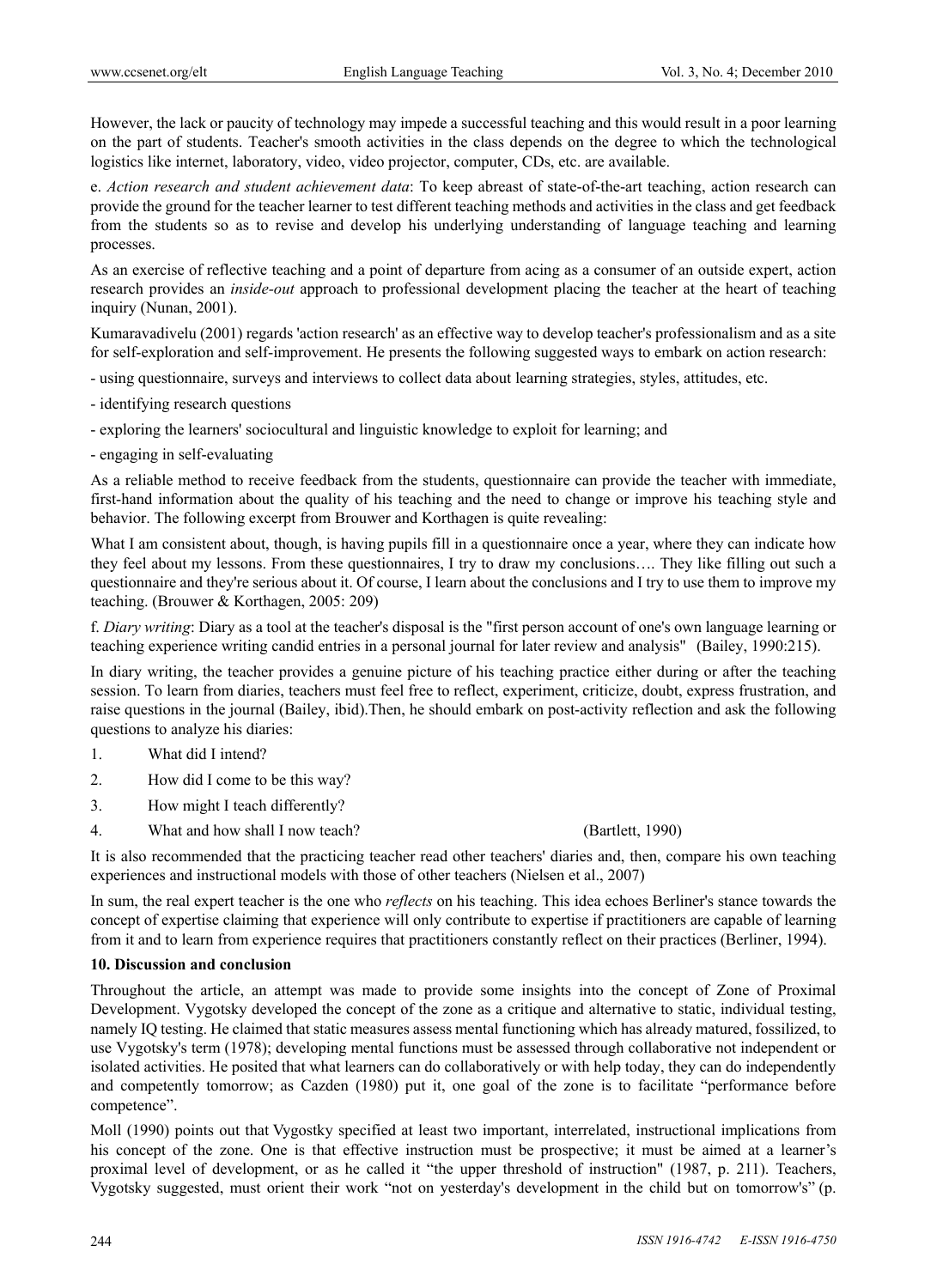211). A second implication is that what a learner performs collaboratively or with assistance, the learner will later perform independently. Vygotsky was suggesting that: in creating a zone of proximal development we're helping to define the learner's immediate, future learning. He indicated that the same mediational means (means of assistance) used interpersonally would be internalized and transformed by the learner and used intrapersonally (Vygotsky, 1978). As such, central to the zone of proximal development are the characteristics of the collaborations that create the proximal level and define the parameters for the learner's future, independent performance. (Moll, 1990)

Poehner and Lantolf (2003) state that it is clear from Vygotsky's characterization of the ZPD that to fully assess an individual's development, it is not enough to determine her or his intrapsychological ability, we must also uncover her or his interpsychological capacity. In other words, observing a person's history (i.e., actual level of development) presents only part of the picture; the full picture emerges when we take account of his or her future. Given Vygotsky's appreciation of development in the ZPD, assessment and instruction are inseparable components of the same dialectical activity.

As it was discussed in the paper, it is essential to keep in mind that a literal interpretation of the scaffolding metaphor might lead to a narrow view of learner-teacher interaction and an image of the learner as a passive recipient of a teacher's direct instruction. This falls far behind the Vygotskian idea of the ZPD and the Piagetian view of the learner as an active self-explorer. A deeper understanding of the theoretical underpinning of the scaffolding metaphor will promote its creative and informed use by educators.

As it was revealed in the ZPD operationalization, the ZPD is neither a property of the learning environment nor of the student; it is a property of the interaction between the two. The delineation of the exact zone that is the goal for instruction is defined by the instructional strategy, and is not a property of the student per se. Thus, the role of the teacher is not to provide structured cues to facilitate performance, but through exploratory talk and other social mediations assist learners in taking control of their own learning. The concern is not only with creating individual zones of proximal development, but collective, interrelated zones as part of a teaching system. As outlined in this article, teacher's professional development or ZPD progression gets actualized as a result of multiple interactions among several factors. The point of departure for the teacher to engage in learning and professional change is his willingness and strong desire to get away from his current ZAD and to head towards ZPD. When teachers move from their ZAD to their ZPD, they go through a cognitive change, experience internalization and develop mentally. A number of influential factors have been taken on board in this article as the main motivators of ZPD progression. One central issue brought to light in this study concerns the role of social interaction as a basis to foster the development of ZPD. Only when the 'social' aspects of teacher learning are taken on board can one claim about the applicability of Vygotsky's sociocultural theory to teacher professional development. To accredit this claim, this paper offered some socially-inspired factors that lead to teacher's interpsychological development, which include the LTE course room, mediatory artifacts, on-line journal writing, and collaboration peers or mentors, all of which resting on the concept of interpsychological mediation.

# **References**

Angeli Ch. & Valanides, N. (2004). The Effect of Electronic Scaffolding for Technology Integration on Perceived Task Effort and Confidence of Primary Student Teachers. *Journal of Research on Technology in Education*, 37, 29-43.

Bailey, K. M. (1990). The Use of Diary Studies in Teacher Education Programs. In J. C. Richards and D. Nunan (eds.)., *Second Language Teaching Education*, pp.215-240. CUP.

Bartlett L. (1990).. Teacher Development through Reflective Teaching. In J. C. Richards and D. Nunan (eds.)., *Second Language Teaching Education*, pp. 202-214. CUP.

Bereiter, C. & Scardamalia, M. (1993). *Surpassing Ourselves: An Inquiry into the Nature and Implications of Expertise*. Chicago: Open Court.

Berk, L. (2002). *Child Development*. 5th Ed. Boston: Allyn and Bacon Bodrova, E. & Leong, D. (1996). *The Vygotskian Approach to Early Childhood*. Columbus,Ohio: Merrill, an Imprint of Prentice Hall.

Berliner, D. C. (2002). Learning about and Learning from Expert Teachers. *International Journal of Educational Research*, Vol. 35, pp. 463-482.

Berliner, D. C. (2004). Describing the Behavior and Documenting the Accomplishments of Expert Teachers. *Bulletin of Science, Technology and Society*, 24, 3, pp. 200-212. SAGE Publications.

Blanton, M. L., Westbrook, S. and Carter G. (2005). Using Valsiner's Zone Theory to Interpret Teaching Practices in Mathematics and Science Classrooms. *Journal of Mathematics Teacher Education,* 8, pp. 5-33.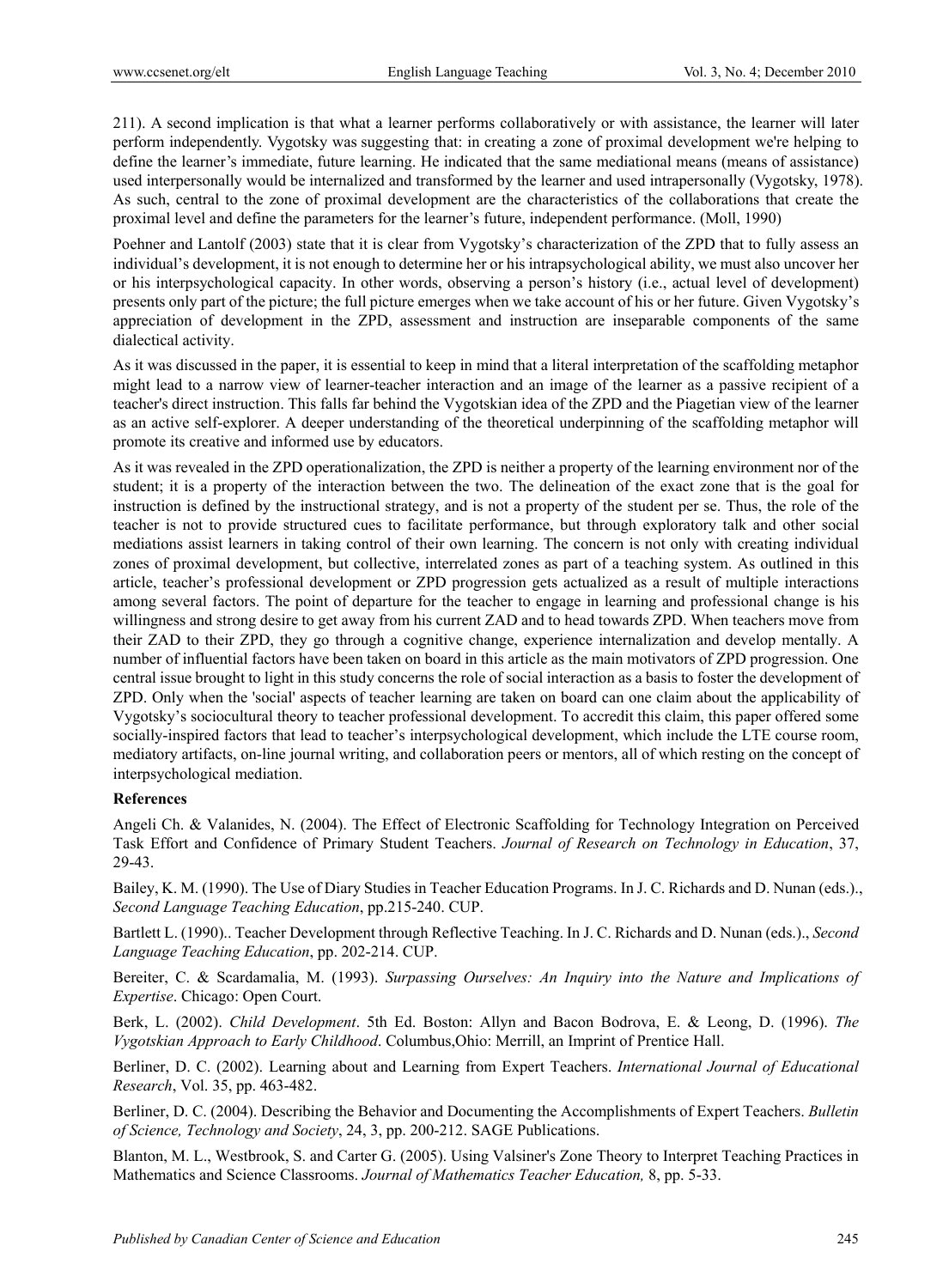Campbell D. J. (2008).. The Learning Theory Podcast. Episode 4. Retrieved January 15, 2009, from http://www.dancampbell.us/podcast/LTP-4\_Vygotsky\_ZPD.pdf

Chaiklin, S. (2003). The Zone of Proximal Development in Vygotsky's Analysis of Learning and Instruction. In Kozulin, A., Gindis, B., Ageyev, V. & Miller, S. (Eds.). *Vygotsky's Educational Theory and Practice in Cultural Context.* Cambridge: Cambridge University Press.

Cole, M. (1997). *Cultural Psychology: A Once and Future Discipline*. Cambridge: The Belknap Press of Harvard University.

Cole, M. (1996).. *Cultural psychology: A once and future discipline.* Cambridge, MA: The Belknap Press of Harvard University Press.

Cole, M. & Cole, S. (2001). *The Development of Children*. 4th Ed. New York: Scientific American Books. Distributed by W.N. Freeman and Company Daniels, H. (2001). *Vygotsky and Pedagogy*. NY: Routledge/Falmer.

Cole, M. & Engeström, Y. (1993).. *A cultural-historical approach to distributed cognition.* In G. Salomon (Ed.)., *Distributed cognitions: Psychological and educational considerations (pp. 1–46).. New York: Cambridge University* Press.

De Valenzuela, J. (2006). "Sociocultural views of learning." *The SAGE Handbook of Special Education*. SAGE Publications.

Elkonin, D. (1998).. Epilogue. *The Collected Works of L. S. Vygotsky. Vol. 5. Child Psychology*. R.W. Rieber (Ed.). with a prologue by C. Ratner. New York: Plenum.

Freeman, D. (2001). Second Language Teacher Education. In R. Carter and D. Nunan (eds.)., The Cambridge Guide to Teaching English to Speakers of Other Languages, pp. 72-79. CUP.

John-Steiner, V. and Mahn, H. (1996).. *Sociocultural approaches to learning and development: A Vygotskian framework. Educational Psychologist* vol. 31, no. (3/4). p. 191–206.

Krause, K., Bochner, S. & Duchesne, S. (2003). *Educational Psychology for Learning and Teaching.* Australia: Thomson McDevitt, T.M. & Ormrod, J.E. (2002). *Child Development and Education*. Upper Saddle River, NJ: Merrill Prentice Hall.

Kumaravadivelu, B. (2001). Toward a Postmethod Pedagogy. *TESOL Quarterly,* Vol. 35, No.4 pp. 537-560.

Lantolf, J. P. (2004). Sociocultural Theory and Second Language Acquisition. In R. B. Kaplan (ed.)., *The Oxford Handbook of Applied Linguistics*, pp. 104-114. OUP.

Lidz, C.S. and B. Gindis. (2003).. Dynamic assessment of the evolving cognitive functions in children. In *Vygotsky's Educational Theory in Cultural Context*. A. Kozulin, B. Gindis, V.S.Ageyev, and S.M. Miller (Eds.).. Cambridge: Cambridge University Press.

Luckin, R; du Boulay, B. (1999). Ecolab: the development and evaluation of a Vygotskian design framework*. International Journal of Artificial Intelligence in Education.* Volume 10. Number 2. pp. 198-220.

Mahn, H. (1999). *Vygotsky's methodological contribution to sociocultural theory. Remedial and Special Education*  vol. 20 no. (6). p. 341–3.

Miller, P. (1993). *Theories of Developmental Psychology*. 3rd Ed. New York: WH Freeman and Company.

Moll, L. C. (1990). Vygotsky's zone of proximal development: Rethinking its instructional implications. *Infancia y Aprendizaje*, 51-52, 157-168.

Murray, T. & Arroyo I. (2002). *Toward Measuring and Maintaining the Zone of Proximal Development in Adaptive Instructional Systems.* Submission to the 2002 International Conference on Intelligent Tutoring Systems.

Nielsen D. C., Barry, A. L. & Staab, P. T. (2007). Teachers' Reflections of Professional Change during aLiteracy-reform Initiative. *Teaching and Teacher Education*, 24, 1288–1303.

Nunan D. (2001). Action Research in Language Education. In D. R. Hall and A. Hewings (eds.)., *Innovation in English Language Teaching: a Reader*. Routledge. Pp. 197-207.

Roosevelt F.D. (2008). "Zone of Proximal Development." *Encyclopedia of Educational Psychology* SAGE publication*.*

Sternberg, R.J. and E.L. Grigorenko. (2002). *Dynamic Testing. The Nature and Measurement of Learning Potential.*  Cambridge: Cambridge University Press.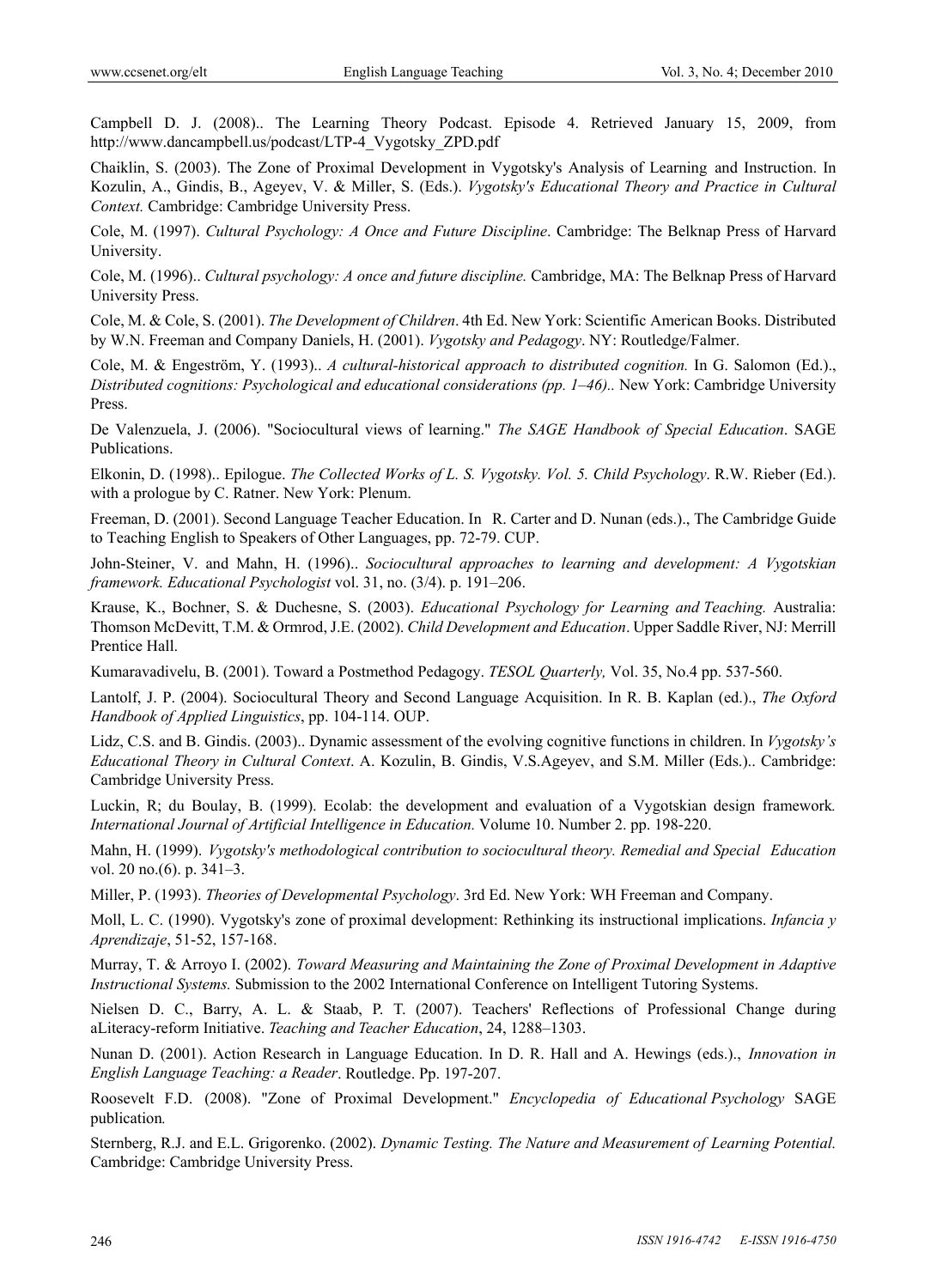Stone, A. (1998). The Metaphor of Scaffolding: Its Utility for the Field of Learning Disabilities. *Journal of Learning Disabilities*, Vol 3, No 4 pp 344-364.

Valsiner, J. (1997). *Culture and the Development of Children's Actions A Theory of Human Development (2nd ed.).*. Chichester: John Wiley & Sons.

Valsiner, J. (2001). Process structure of semiotic mediation in human development. *Human Development* 44: 84-97.

Verenikina, I. (2003). Understanding scaffolding and the ZPD in educational research. *Proceedings of The Joint AARE/NZARE Conference.* [viewed 13 Oct 2007] http://www.aare.edu.au/03pap/ver03682.pdf

Verenikina, I. (2008). Scaffolding and learning: Its role in nurturing new learners. In P. Kell, W. Vialle, D. Konza, &

G. Vogl (Eds.), Learning and the learner: Exploring learning for new times (pp. 161–180).. Wollongong: University of Wollongong, Australia.

Vygotsky, L. S. (1934). Thinking and Speech. In R. W. Rieber & A. S. Carton (eds.)., The Collected Works of L. S.

Vygotsky, Vol. 1, Problems of General Psychology, pp. 39-288. New York: Plenum Press.

Vygotsky, L. (1962). *Thought and language (E. Hanf-mann & G. Vakar, Trans.)..* Cambridge, MA: MIT Press.

Vygotsky, L. S. (1978). *Mind in Society: the Development of Higher Psychological Processes*. Cambridge, MA: Harvard University Press.

Vygotsky, L. S. (1987). Thinking and speech. In R. W. Rieber & A. S. Carton (eds.)., The collected works of L. S. Vygotsky. Vol. 1. *Problems of general psychology* (pp. 39-285).. New York: Plenum.

Vygotsky, L. S. (1997). The Historical Meaning of the Crisis in Psychology: A Methodological Investigation. In T*he Collected Works of L. S. Vygotsky. Vol. 3. Problems of the Theory and History of Psychology* (pp. 233-344).. R. W. Rieber & J. Wollock (Eds.).. New York: Plenum.

Vygotsky, L. S. (1998b). Infancy. In Rieber R. W. (Ed.)., *The Collected Works of L.S. Vygotsky* (207-241). Vol. 5. Plenum Press, New York.

Vygotsky, L. S. (1998a). The Problem of Age. In *The Collected Works of L. S. Vygotsky. Vol. 5. Child Psychology*. R. W. Rieber (Ed.). New York: Plenum.

Wells, G. (1999). *Dialogic Inquiry: Towards a Sociocultural Practice and Theory of Education*. New York: Cambridge University Press.

Wertsch, J. (1984). "The zone of proximal development: Some conceptual issues." In B. Rogoff, J. Wertsch (Eds.).*Children's Learning in the "Zone of Proximal Development"* pp. 7-18. San Francisco: Jossey-Bass Inc.

Wertsch, J. (1985). *Vygotsky and the Social Formation of Mind*. Cambridge, MA: Harvard University Press.

Wertsch, J. V. (1991). *Voices of the mind: A sociocultural approach to mediated action*. Cambridge, MA: Harvard University Press.

Wertsch, J. V. (1998). *Mind as Action*. Oxford: Oxford University Press.

Yelland, N. and J. Master. (2005). Rethinking Scaffolding in the Information Age. *Computer and Education*, Vol. 48, pp. 362-382.